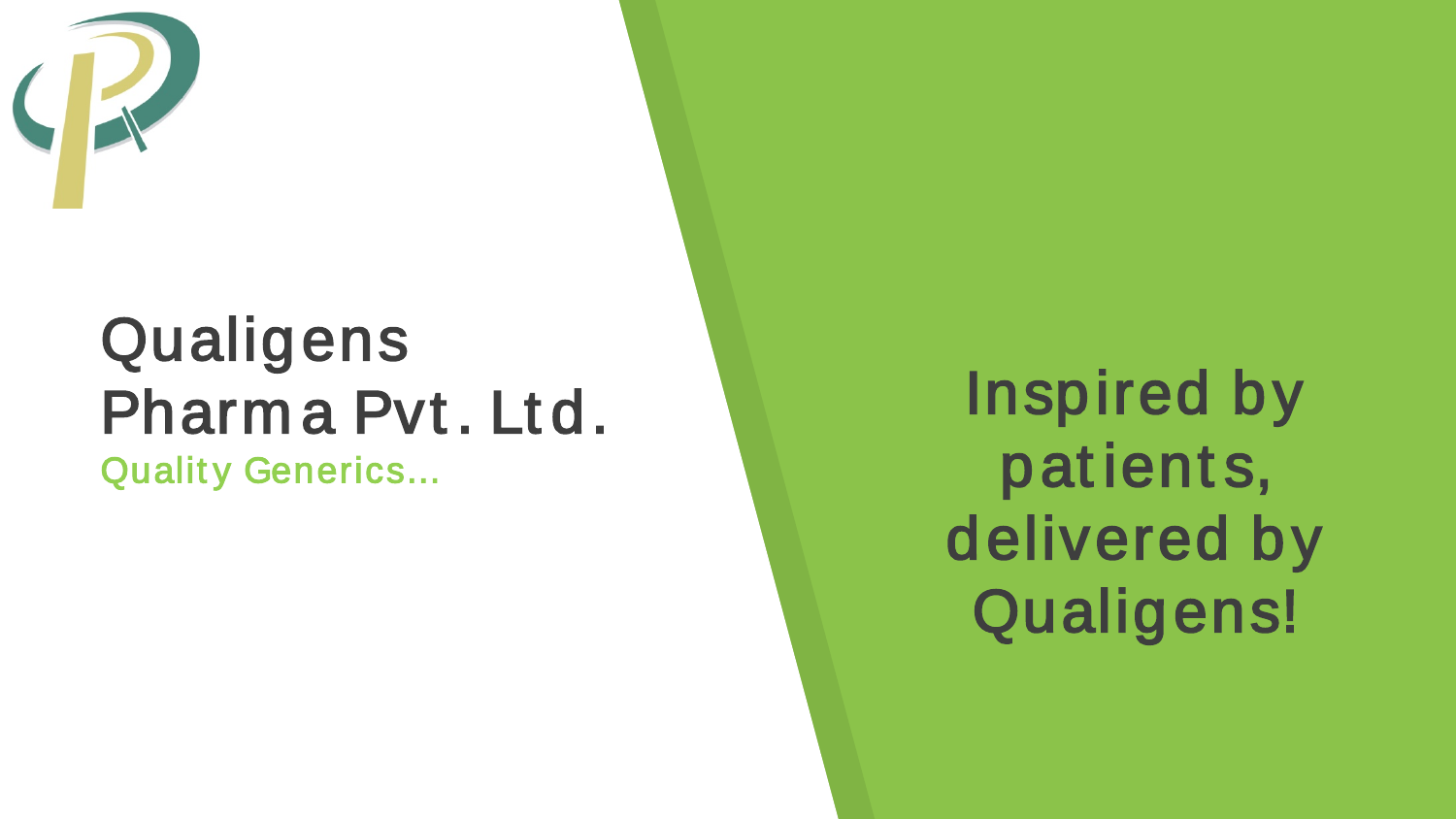

# 1. About Us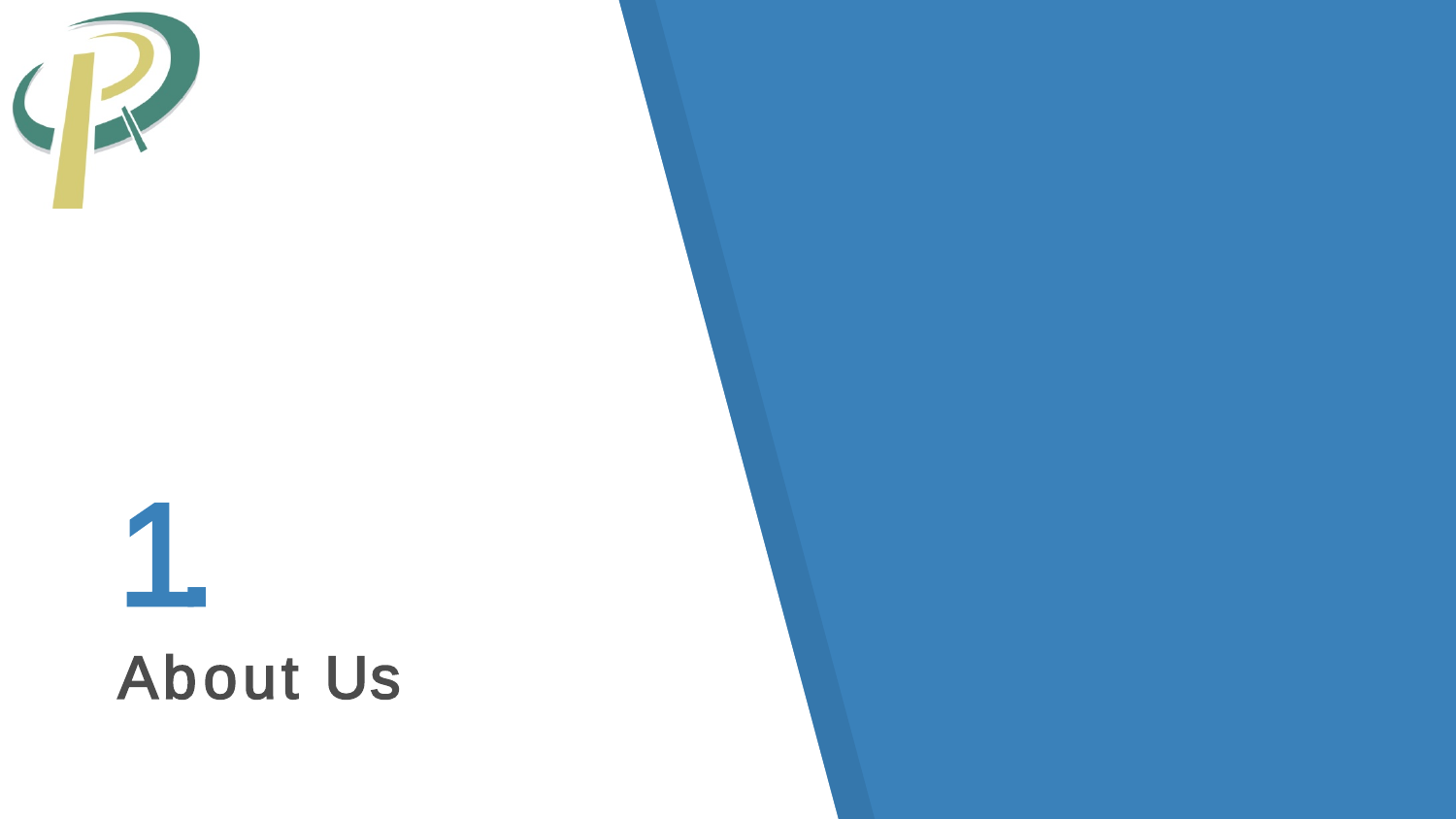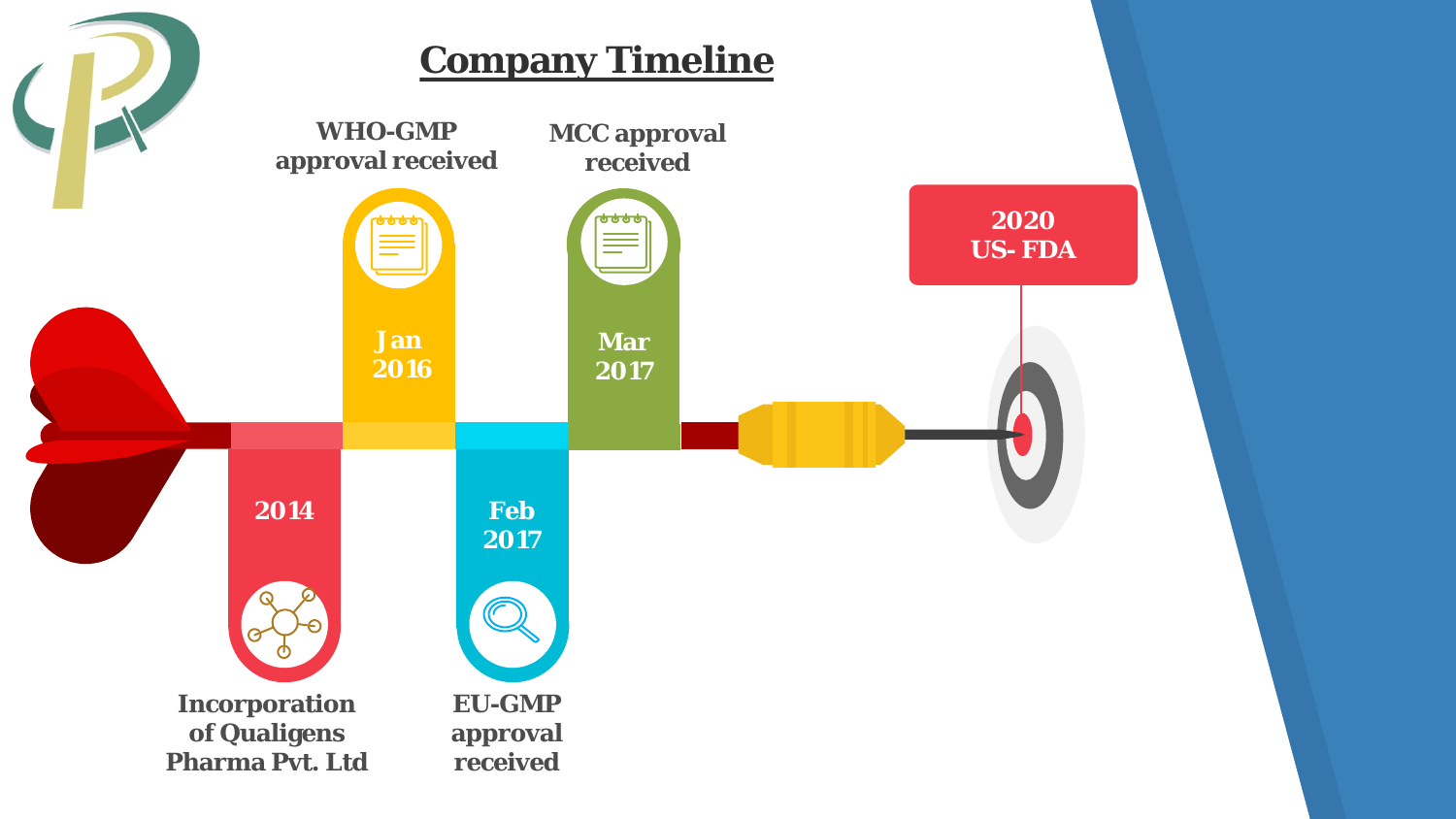

#### **Who are we?**

- ▸ Qualigens Pharma Pvt. Ltd. is established by professionals with an experience of more than 3 decades in the international Pharma market.
- ▸ Qualigens, with its top class manufacturing facility has a substantial scope of products for Marketing and Export in the Regulated and Semi Regulated markets.
- ▸ Since our inception we have stood by our values which we believe is the most important factor for a varied client base spread across the world.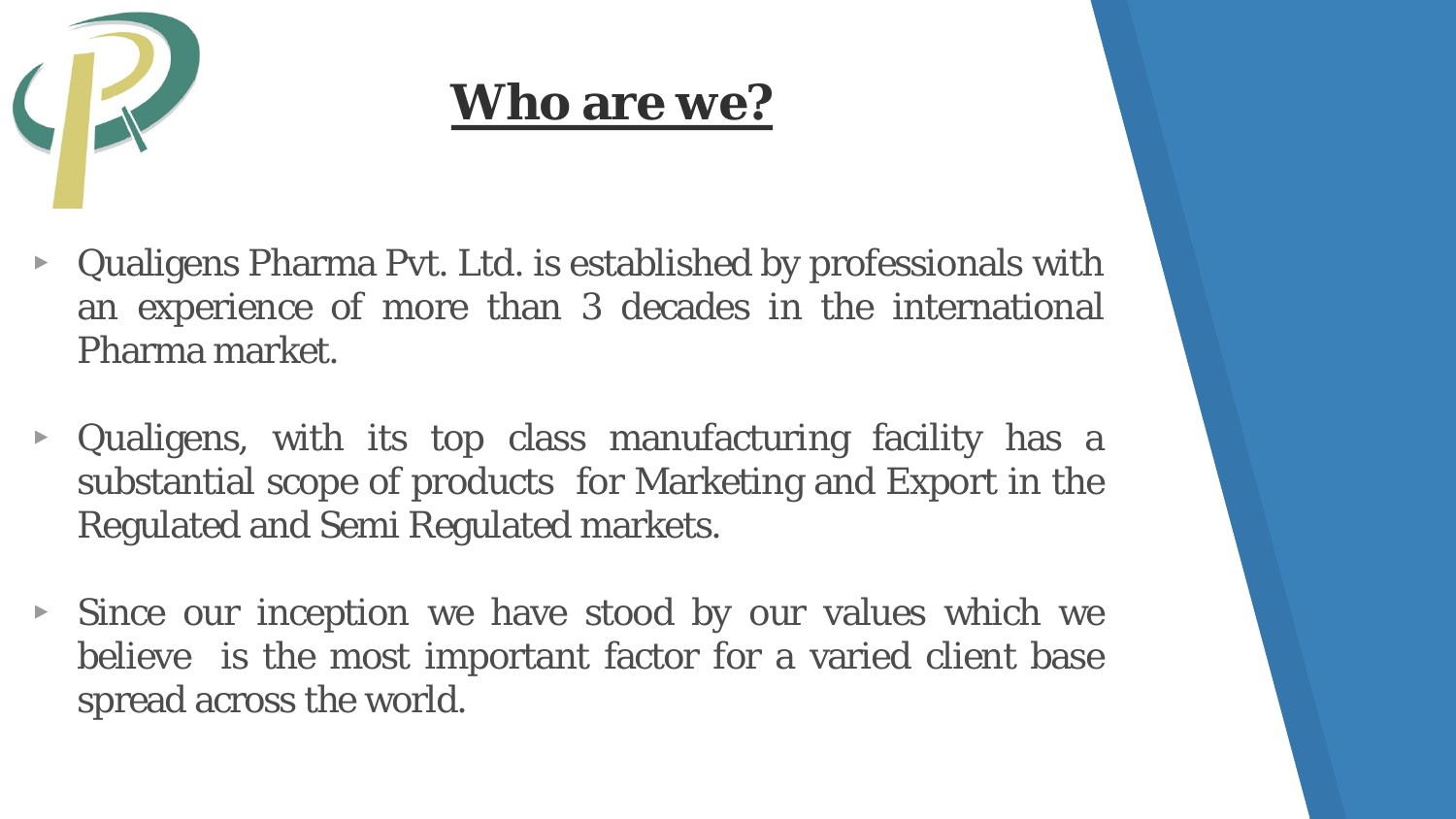

## **Facility**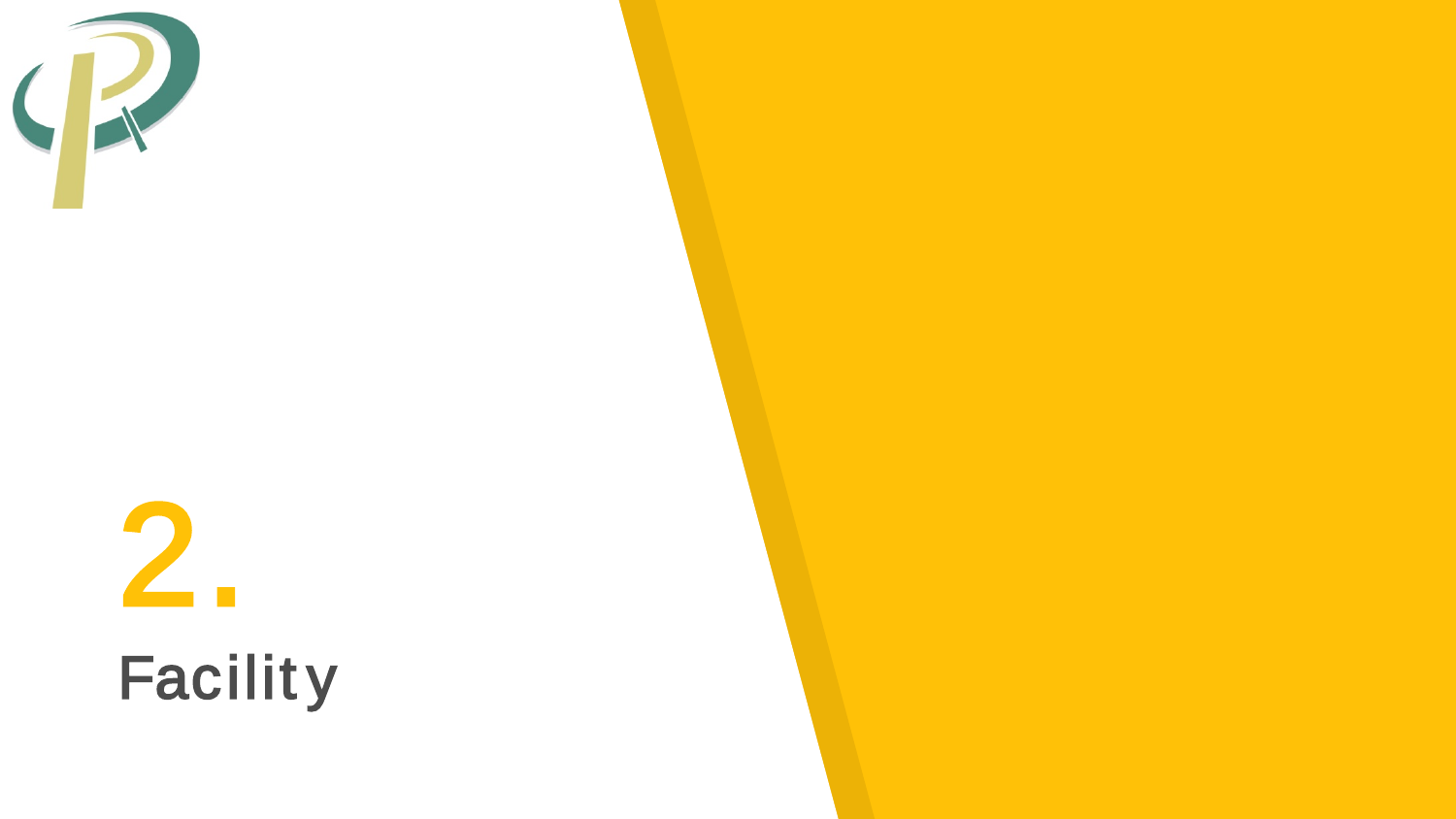

#### **Salient Features of the Plant:**

- $\triangleright$  The State of art manufacturing facility is designed to meet stringent regulations of the regulated markets
- ▸ Capacity to produce complex generics in various measurements and shapes
- ▸ Computerised and semi robotized operations right from manufacturing to final packing

**The location offers excellent connectivity Mumbai Pune Expressway : 04 Kms Nearest Railway Station (Khopoli) : 15 Kms Nearest Sea Port (JNPT) : 60 Kms Nearest Airport (Mumbai) : 75 Kms**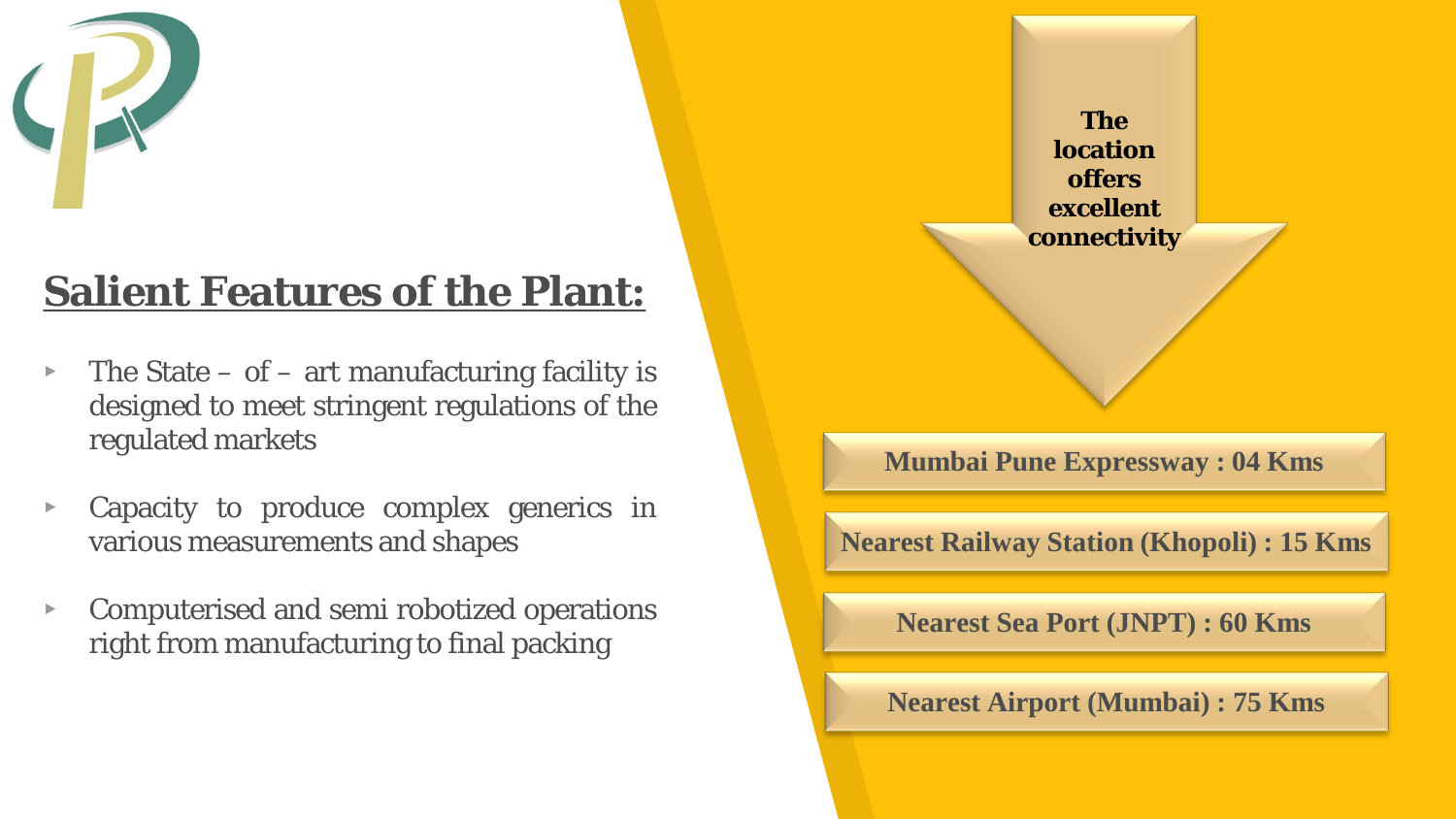

#### **Accrediations:**

- ▸ EU-GMP certified
- ▸ MCC certified
- ▸ WHO GMP certified



Certificate No: MT/005HM/2017

#### CERTIFICATE OF GMP COMPLIANCE OF A MANUFACTURER<sup>1,2</sup>

#### Part 1 Issued following an inspection in accordance with Art. 111(5) of Directive 2001/83/EC

The Medicines Authority of Malta confirms the following:

The manufacturer Qualigens Pharma Pvt. Ltd. Site address S. No. 151/2, Umbre, Khopoli-Pali Road, Taluka-Khalapur, Dist. Raigad - 410 203, Maharashtra State, India.

Has been inspected in connection with marketing authorisation(s) listing manufacturers located outside of the European Economic Area in accordance with Art. 111(4) of Directive 2001/83/EC transposed in the following national legislation: Article 101A (10) of the Medicines Act (Chapter 458 of the Laws of Malta).

From the knowledge gained during inspection of this manufacturer, the latest of which was conducted on  $25$ <sup>th</sup> -  $28$ <sup>th</sup> November 2016, it is considered that it complies with the principles and guidelines of Good Manufacturing Practice laid down in Directive 2003/94/EC<sup>3</sup>.

This certificate reflects the status of the manufacturing site at the time of the inspection noted above and should not be relied upon to reflect the compliance status if more than three years have elapsed since the date of that inspection. However, this period of validity may be reduced or extended using regulatory risk management principles by an entry in the Restrictions or Clarifying remarks field.

This certificate is valid only when presented with all pages and both Parts 1 and 2.

The authenticity of this certificate may be verified in EudraGMDP. If it does not appear, please contact the issuing authority.

7th February 2017

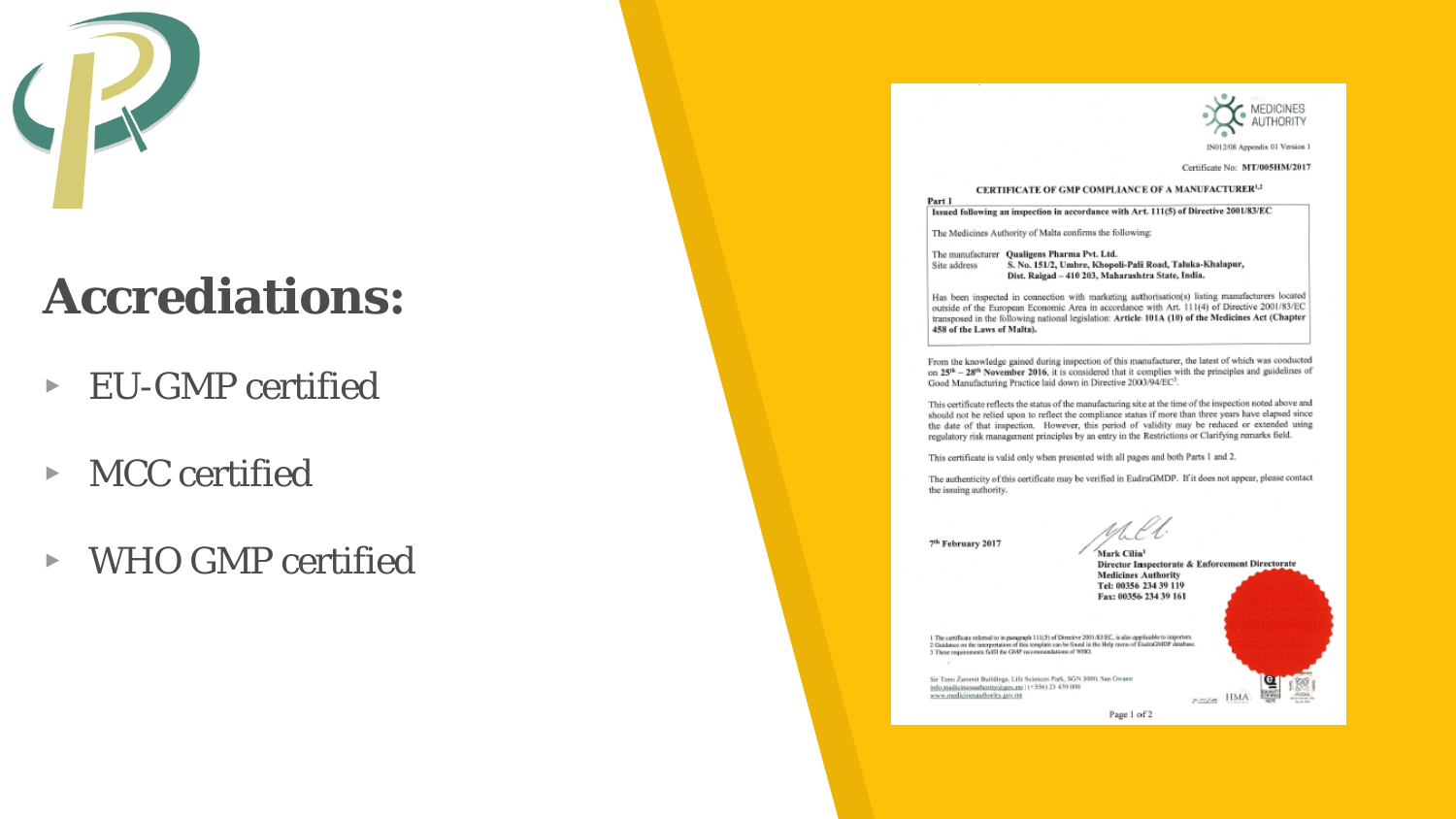

#### **ANNUAL CAPACITY**

- ▸ Tablets: 1200 million units
- ▸ Capsules: 100 million units

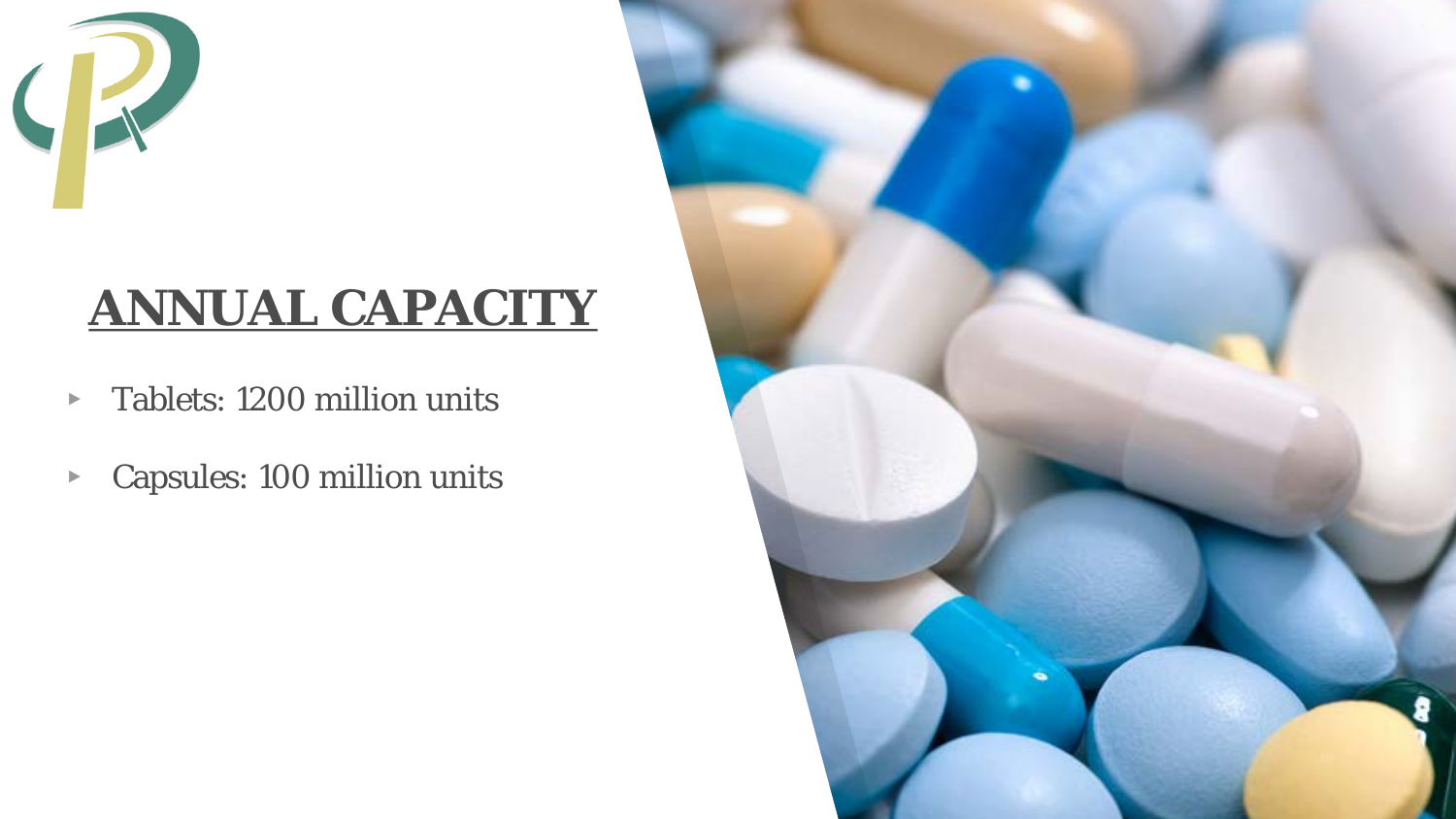

**T h e formulation facility is constructed with adequate separation to cater :**

- ▸ Warehousing
- **Production**
- ▸ Quality Control
- ▸ Primary Packaging
- ▸ Secondary Packaging
- ▸ Tertiary Packaging
- ▸ Finished Goods Store

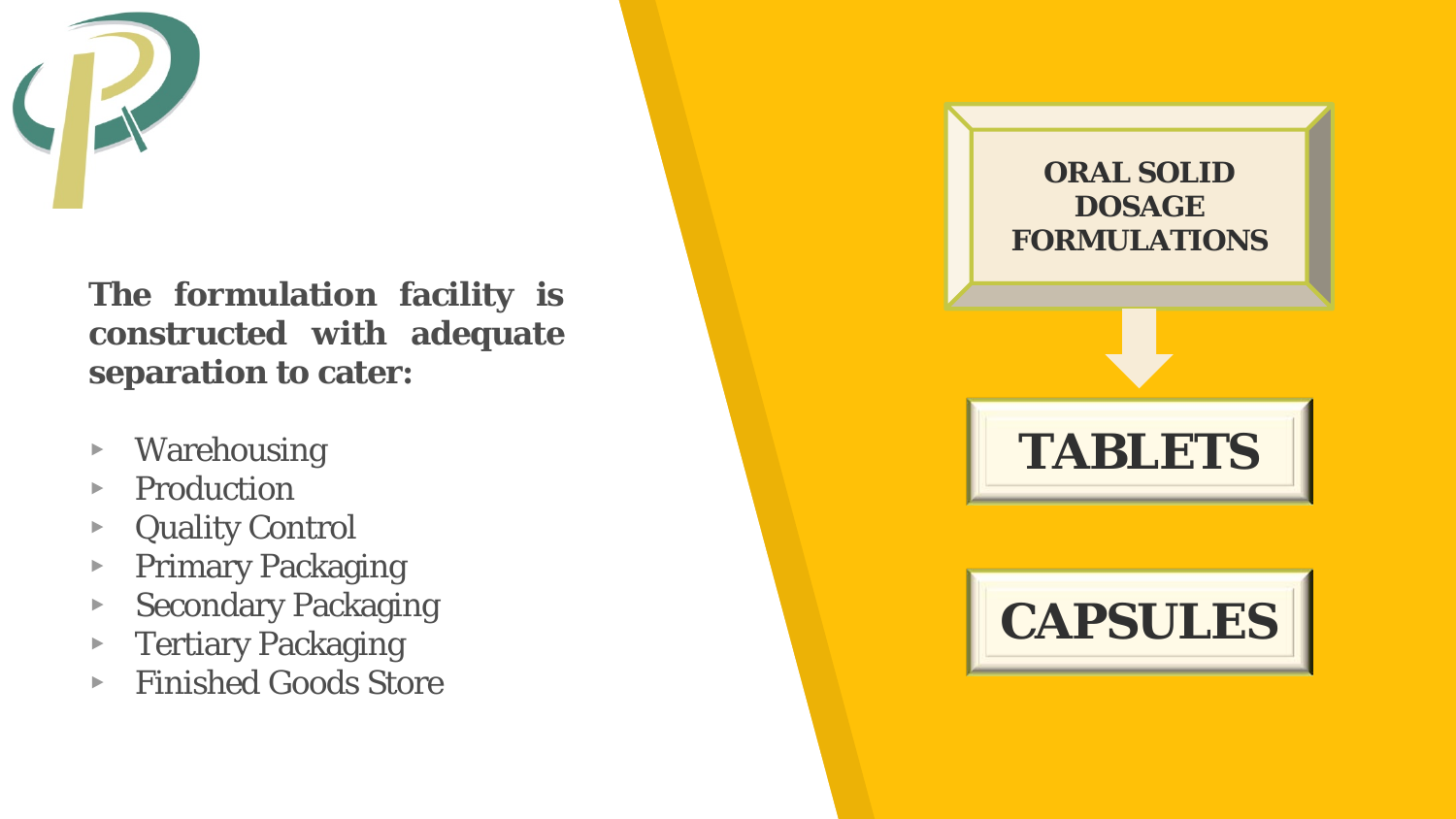

## **Contract** Manufacturing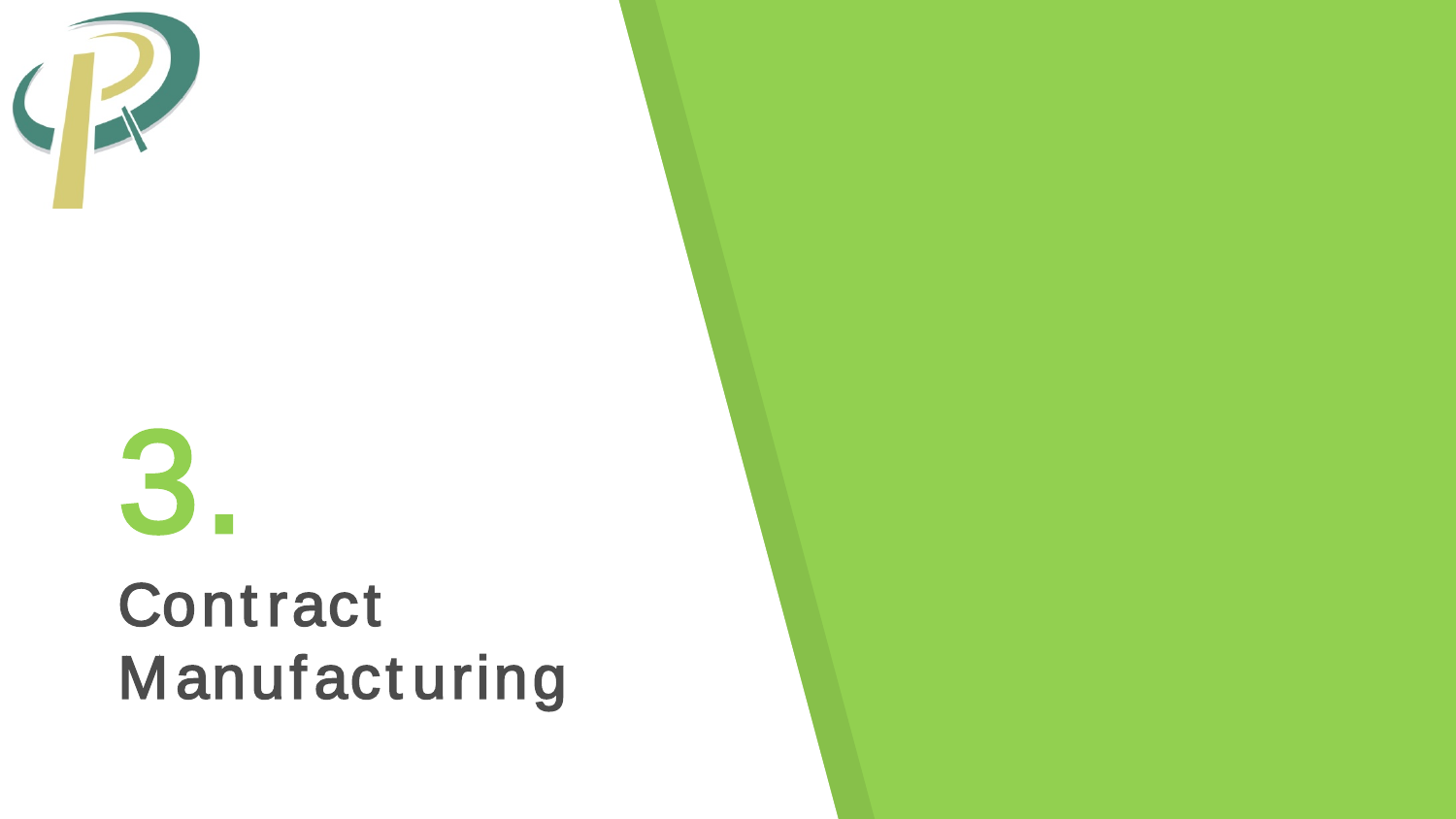

- Qualigens intends to supply its items under CRAMS to various countries and is constantly extending its reach
- The state  $-$  of  $-$  art manufacturing facility at Khopoli, Maharashtra, India is certified by EU-GMP, MCC, and different international authorities
- The unit is operational with substantial capacities accessible for tablets & capsules formulations which comply to latest cGMP standards
- Expertise in manufacturing Solid Dose Formulations (Tablets, Capsules)
- Emphasis on Quality Culture and successful alliance with customers for Quality **Compliance**
- Devoted artwork and packaging development team with mastery of creating fine art and packaging running from Bulk Packs to Mono Packs
- Supportive Purchase and Logistics office
- Dedicated back office group which gives singular regard to every client
- Qualigens attracts Quality. Qualigens is endowed to the world by supplying Quality Generics and serving Human Kind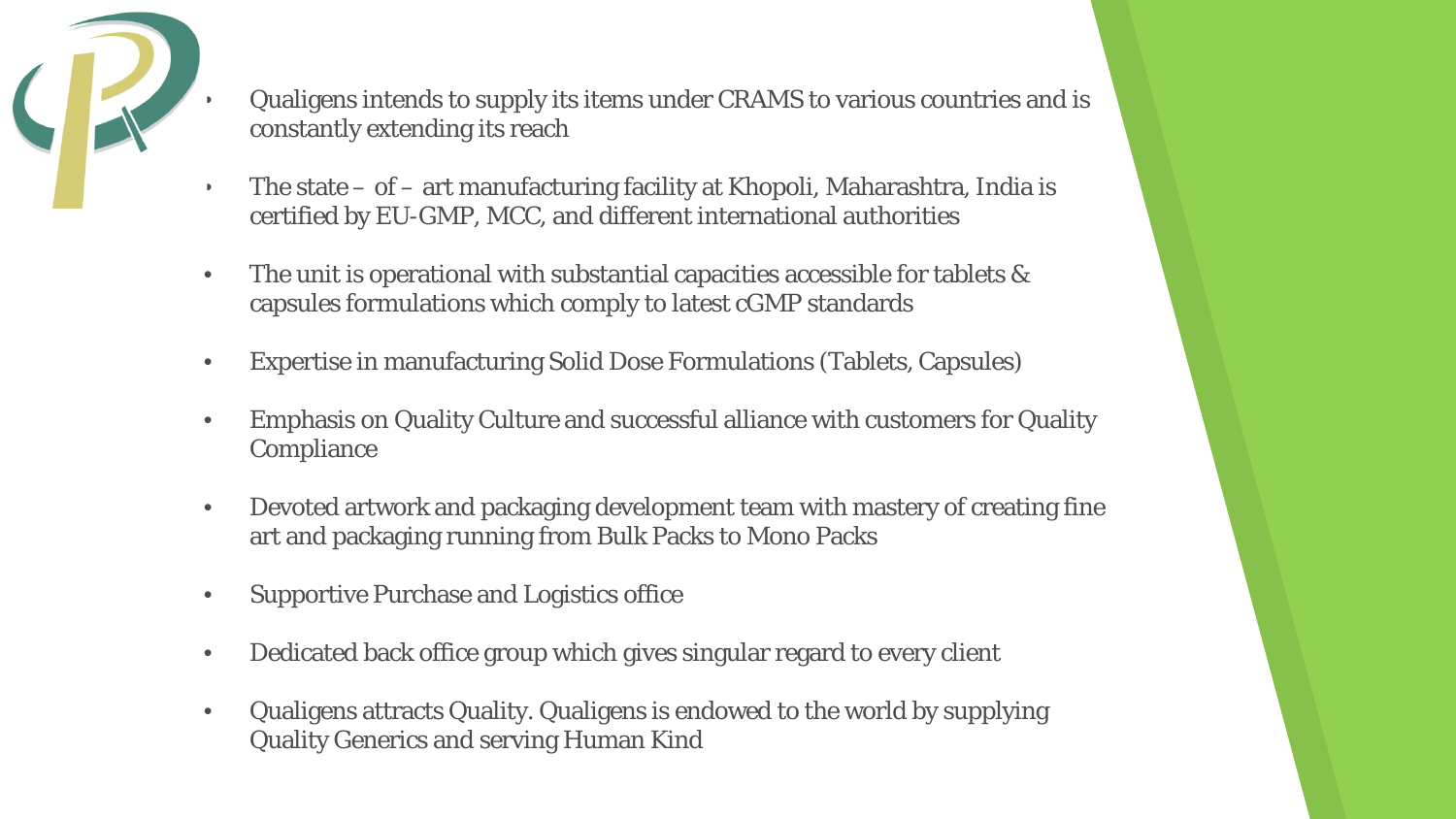

#### **Product Therapeutic Area's**

| <b>Analgesics &amp; Antipyretics</b> | Cardiovascular                |
|--------------------------------------|-------------------------------|
| Anthelmintic                         | <b>Central Nervous System</b> |
| Antibiotic (Non beta-lactum)         | <b>Erectile Dysfunction</b>   |
| Anti-diabetic                        | Gastric                       |
| Antiepileptic                        | <b>Laxatives</b>              |
| Antifungal                           | <b>Lipid Lowering Agents</b>  |
| Antihistamine                        | <b>NSAID</b>                  |
| Antimalarial                         | <b>Sedatives</b>              |
| Antihypertensive                     | <b>Vitamins</b>               |
| <b>Bronchodilators</b>               |                               |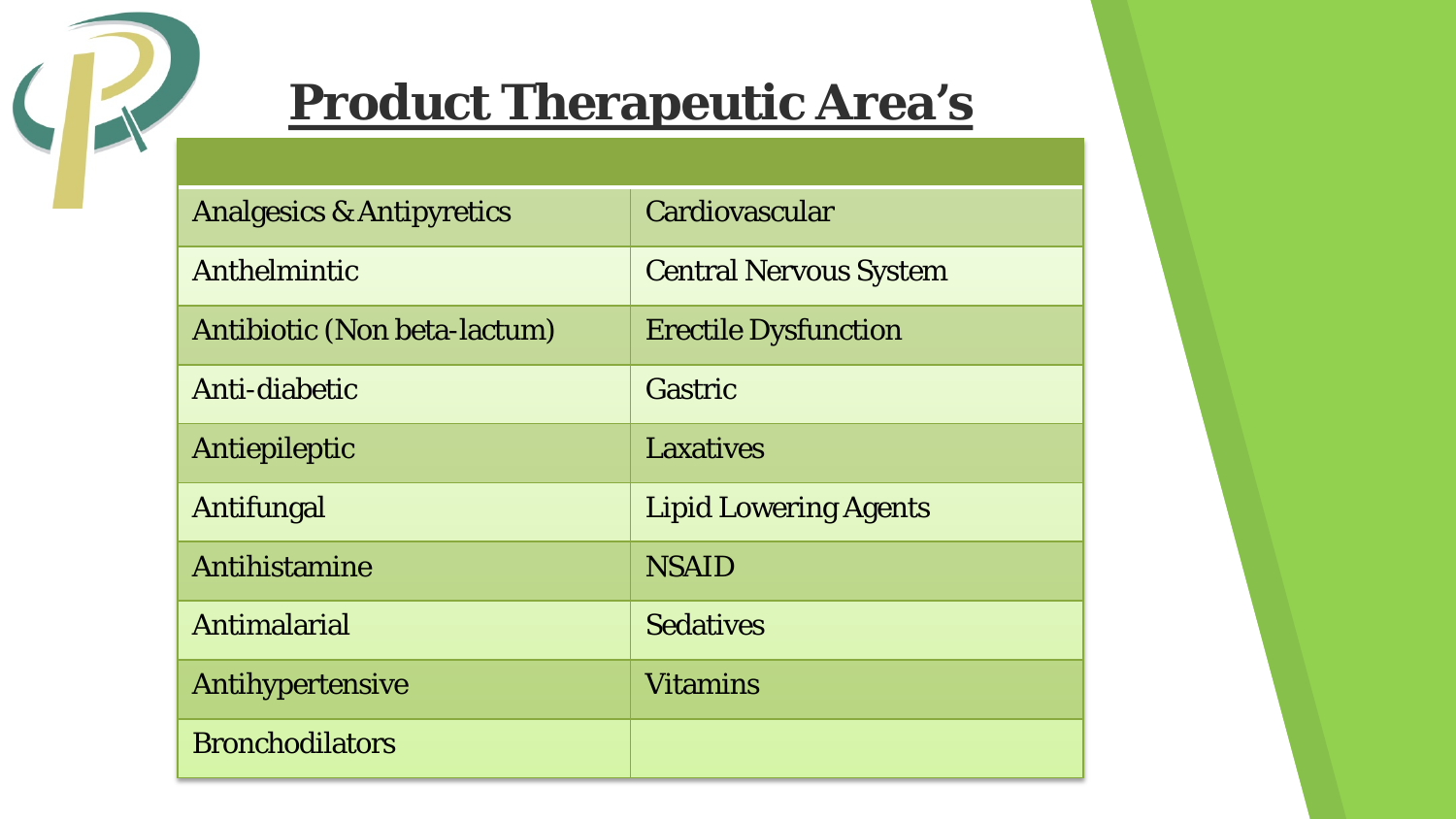



## 4.<br>Machinery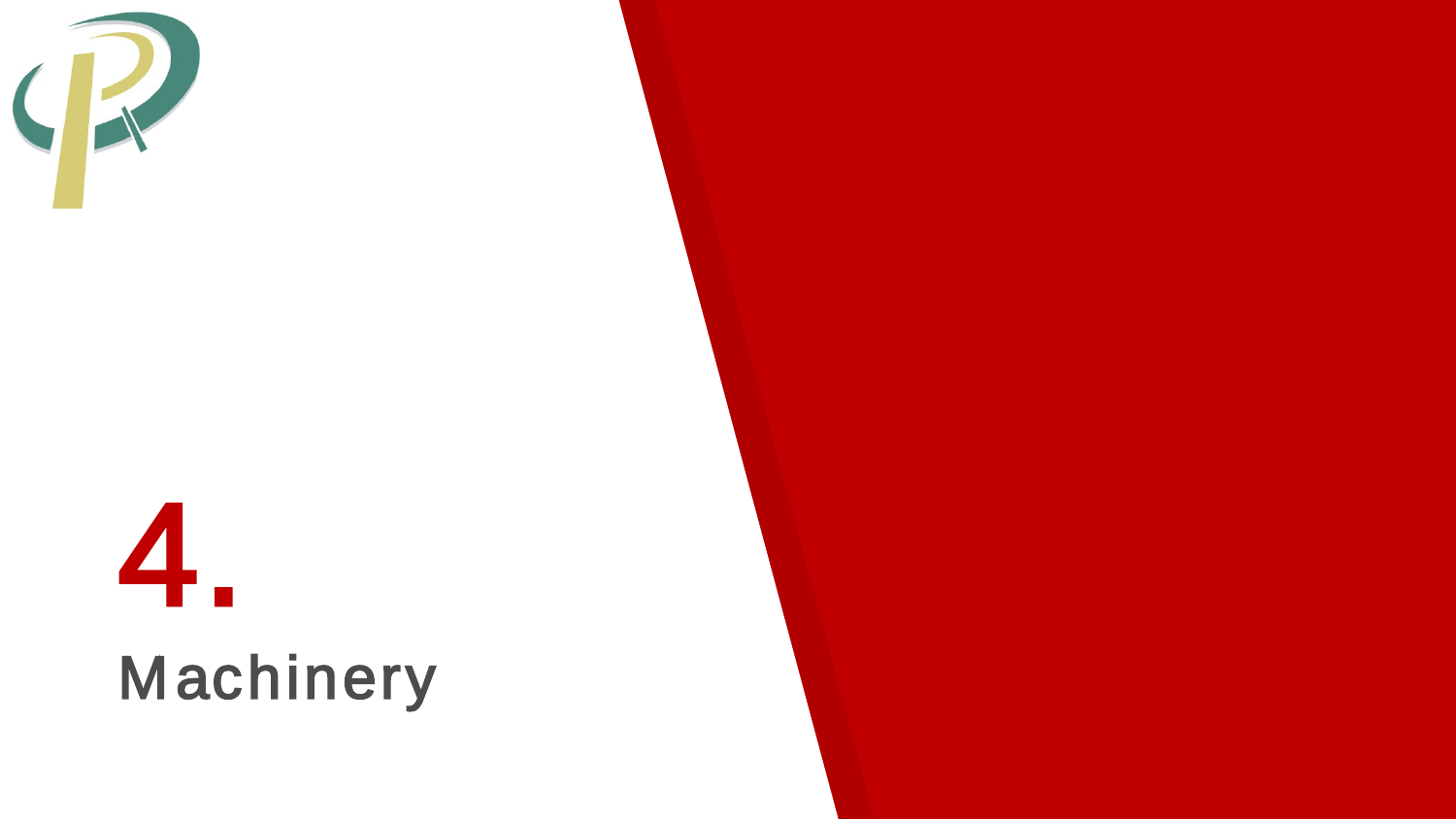

#### **Manufacturing - Tablets**



**RMG** 



2 high speed compression machine



**FBD** 



- Auto Ganscoater 60"  $\bullet$
- 2 Conventional coater: 36"  $\bullet$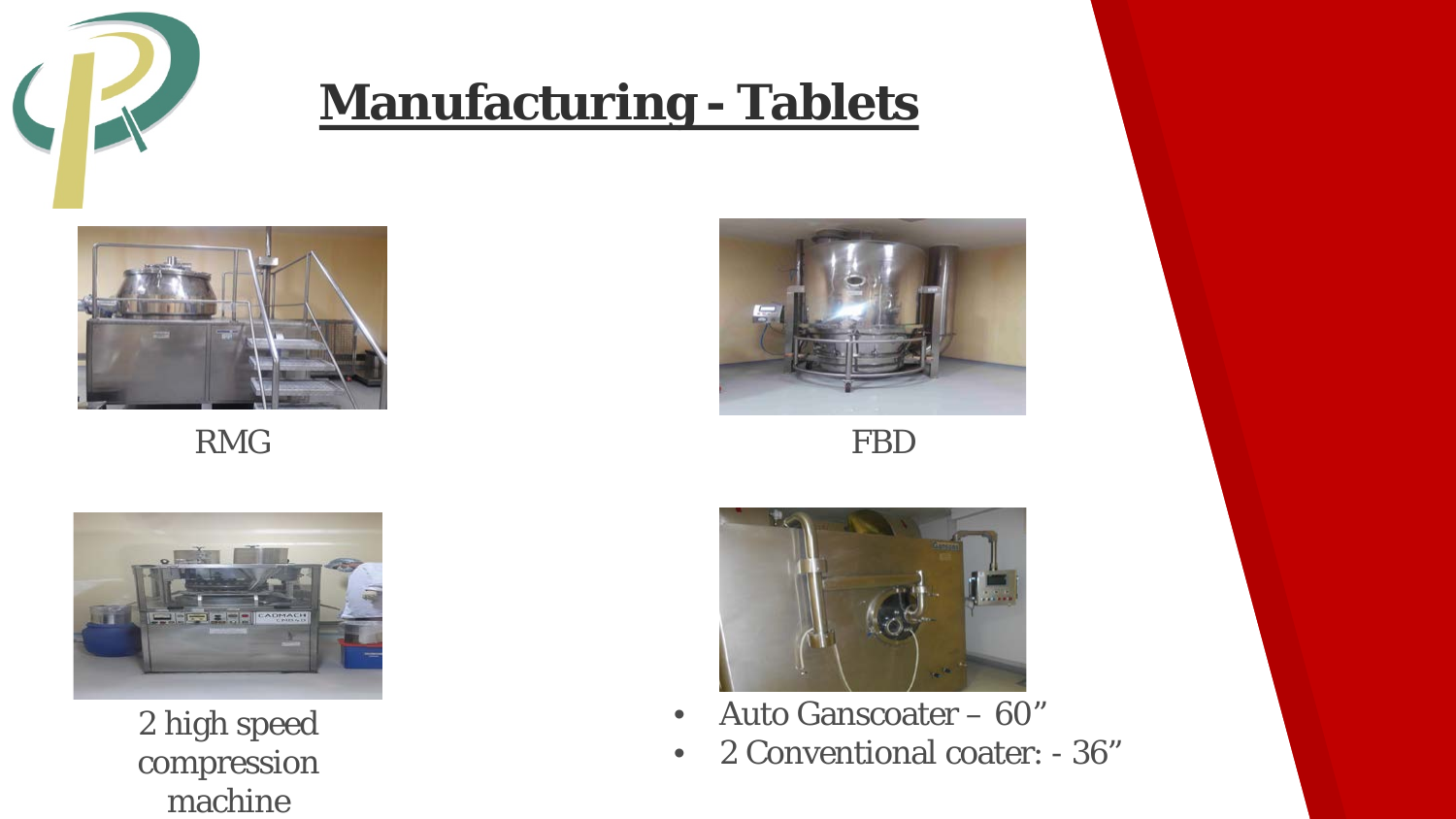

#### **Manufacturing - Capsules**









Double Con Blender: 100 Litres

High Speed Capsule filling Machine Anchor Mark CF2 XL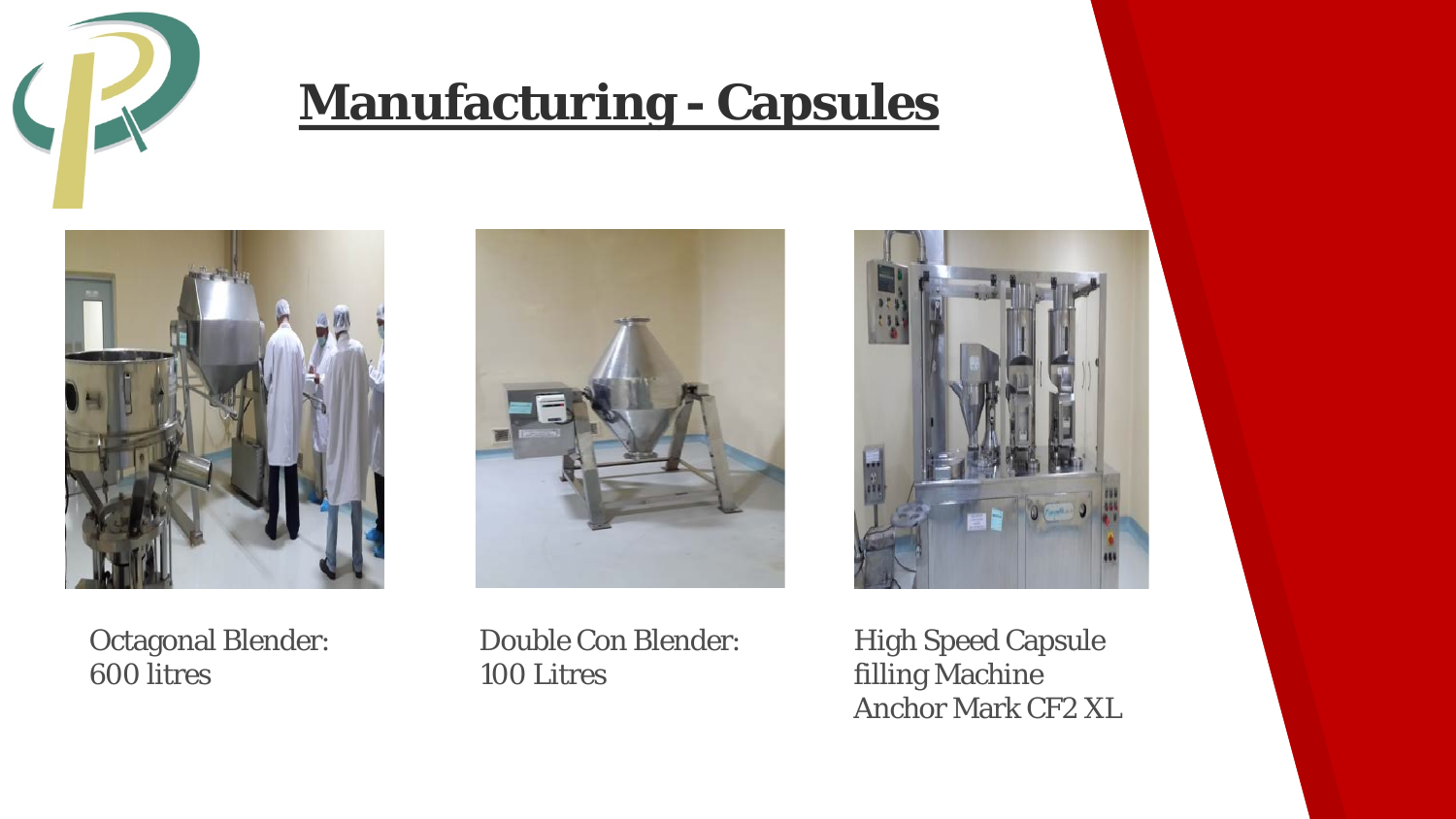

#### **Packing Machinery**

| <b>Packing</b><br>Line | <b>Machine</b>                                                                 |
|------------------------|--------------------------------------------------------------------------------|
|                        | <b>Fully Automated Alu/PVC/</b><br><b>PVDC</b> packing with auto<br>cartonator |
| Н                      | 2 Alu/PVC Blister packing<br>machine (Almech 2000)                             |
| Ш                      |                                                                                |
|                        | <b>Bulk Packaging Machine</b>                                                  |
|                        | <b>Strip packing Machine</b>                                                   |

Equipped with on-line printing, camera system and weight check systems

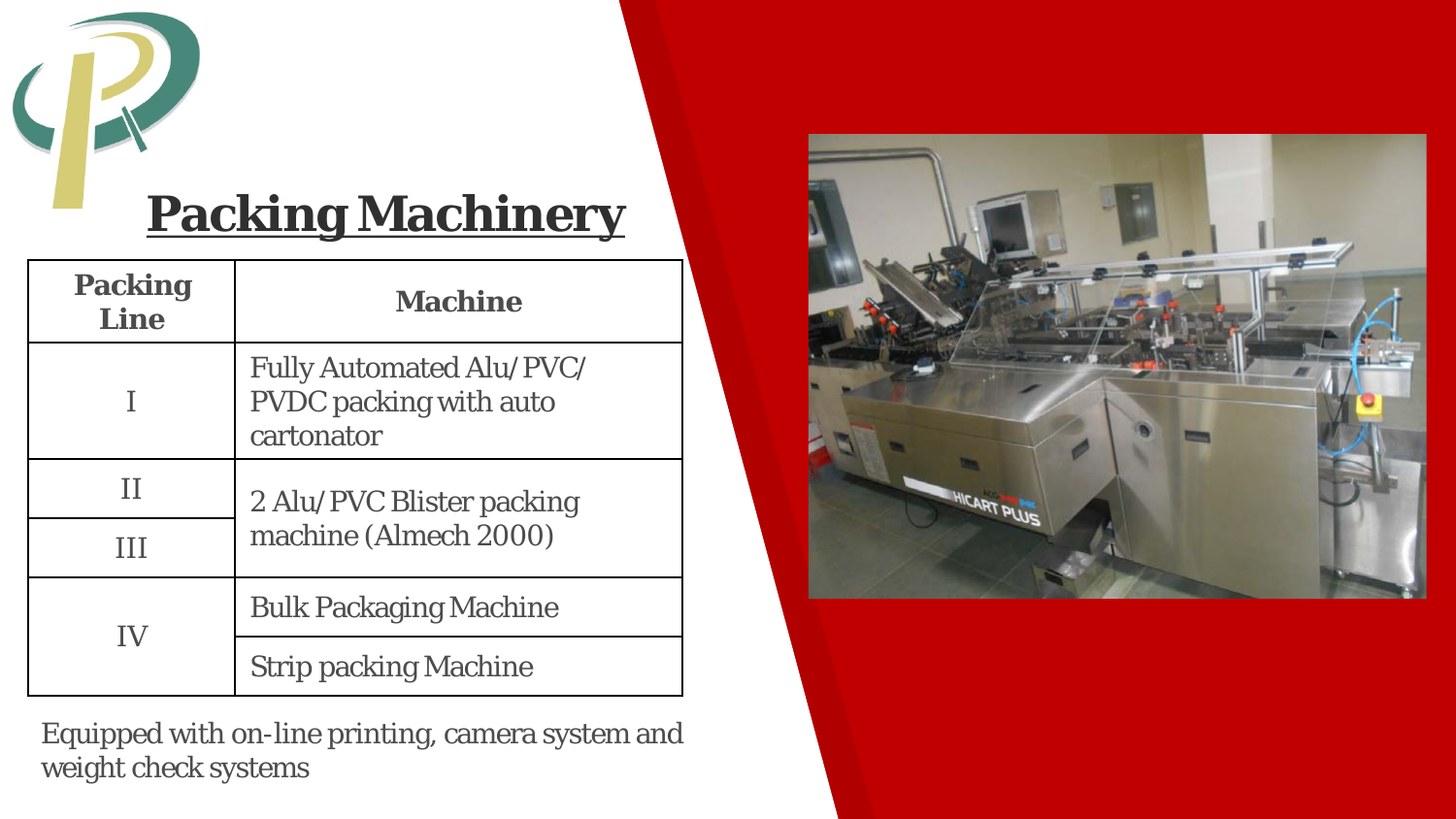

# 5. Utilities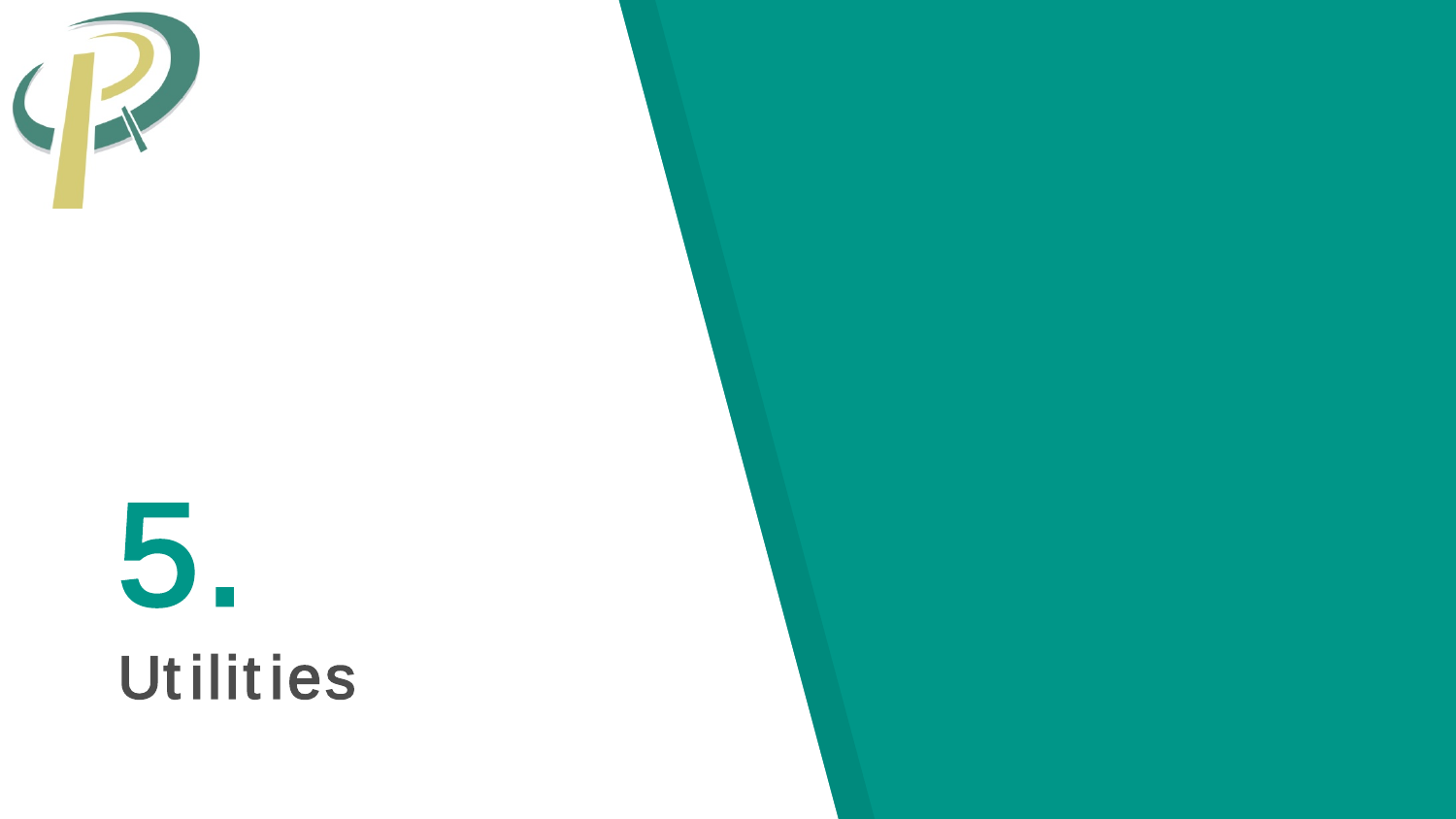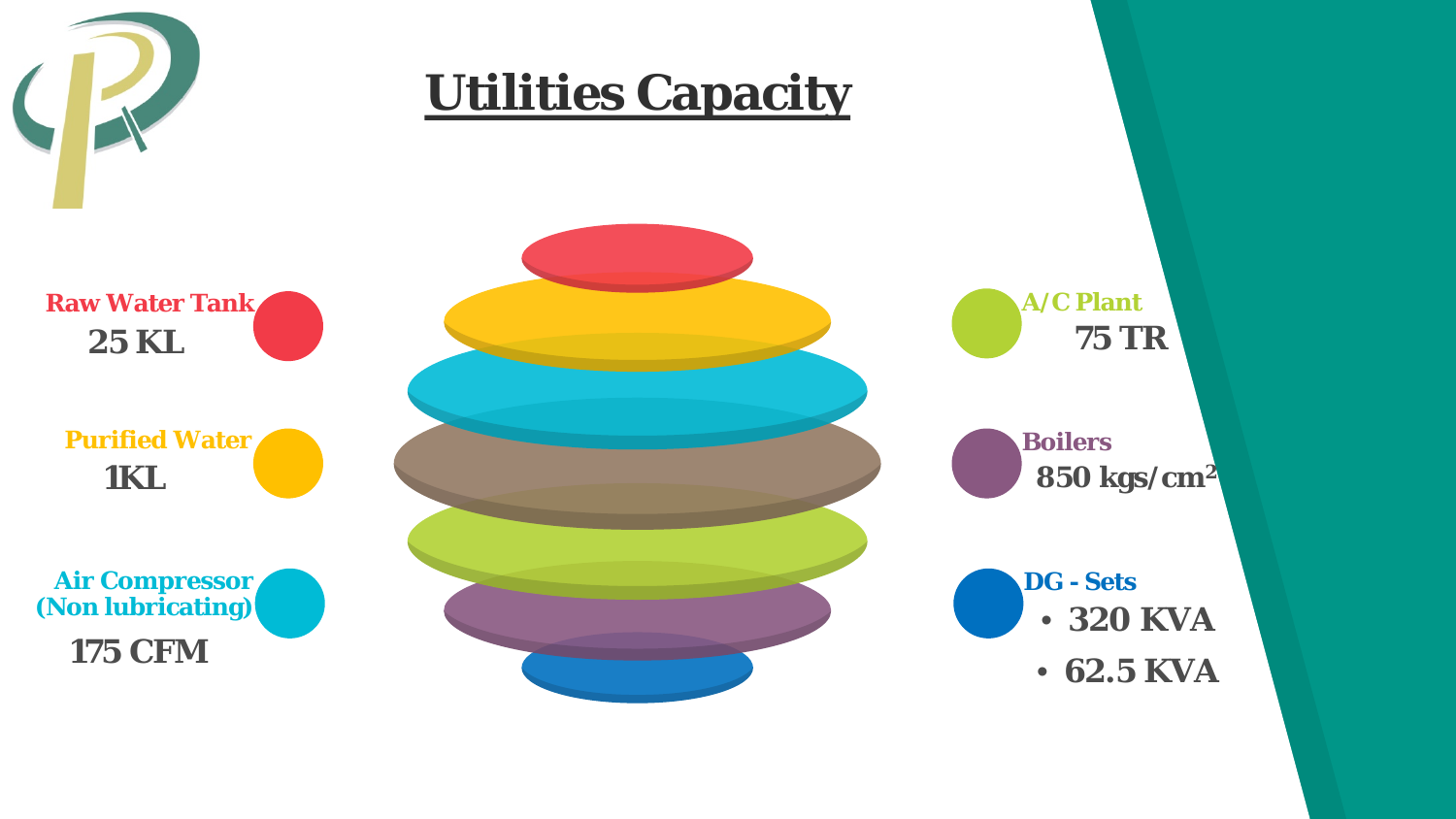

### **Air Handling Unit (AHU)**

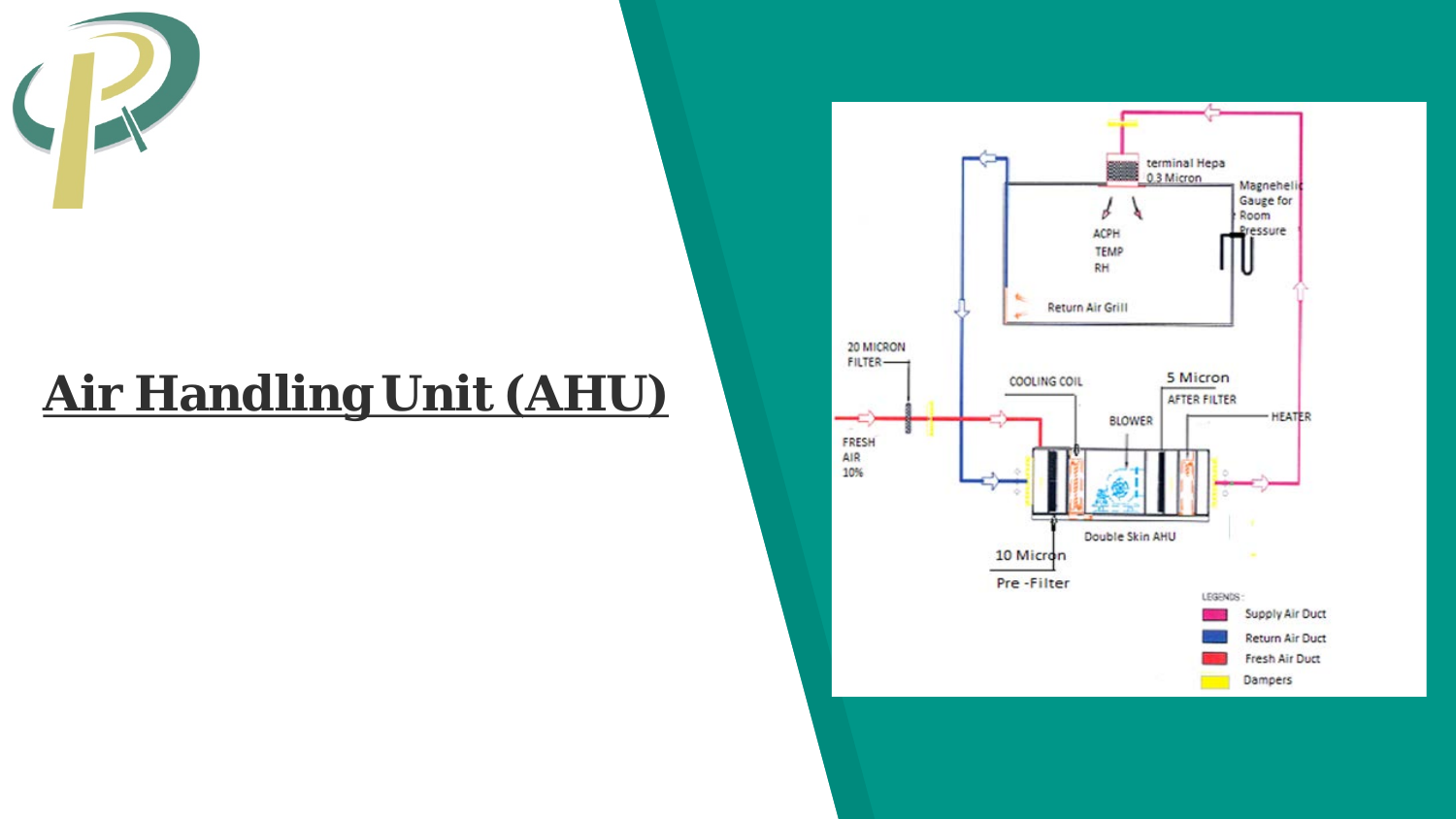

#### **Air Handling Unit (AHU)**

- 31 AHUs
- $\triangleright$  The production, packaging, storage and QC area are provided with temperature and humidity controlled filtered air through independent air handling units having  $0.3 \mu$  [HEPA] terminal filters.
- $\triangleright$  The AHU is of the recirculation type with 10% of fresh Air
- $\triangleright$  HEPA terminal filters are provided for critical operations in the manufacturing area to maintain the quality of environment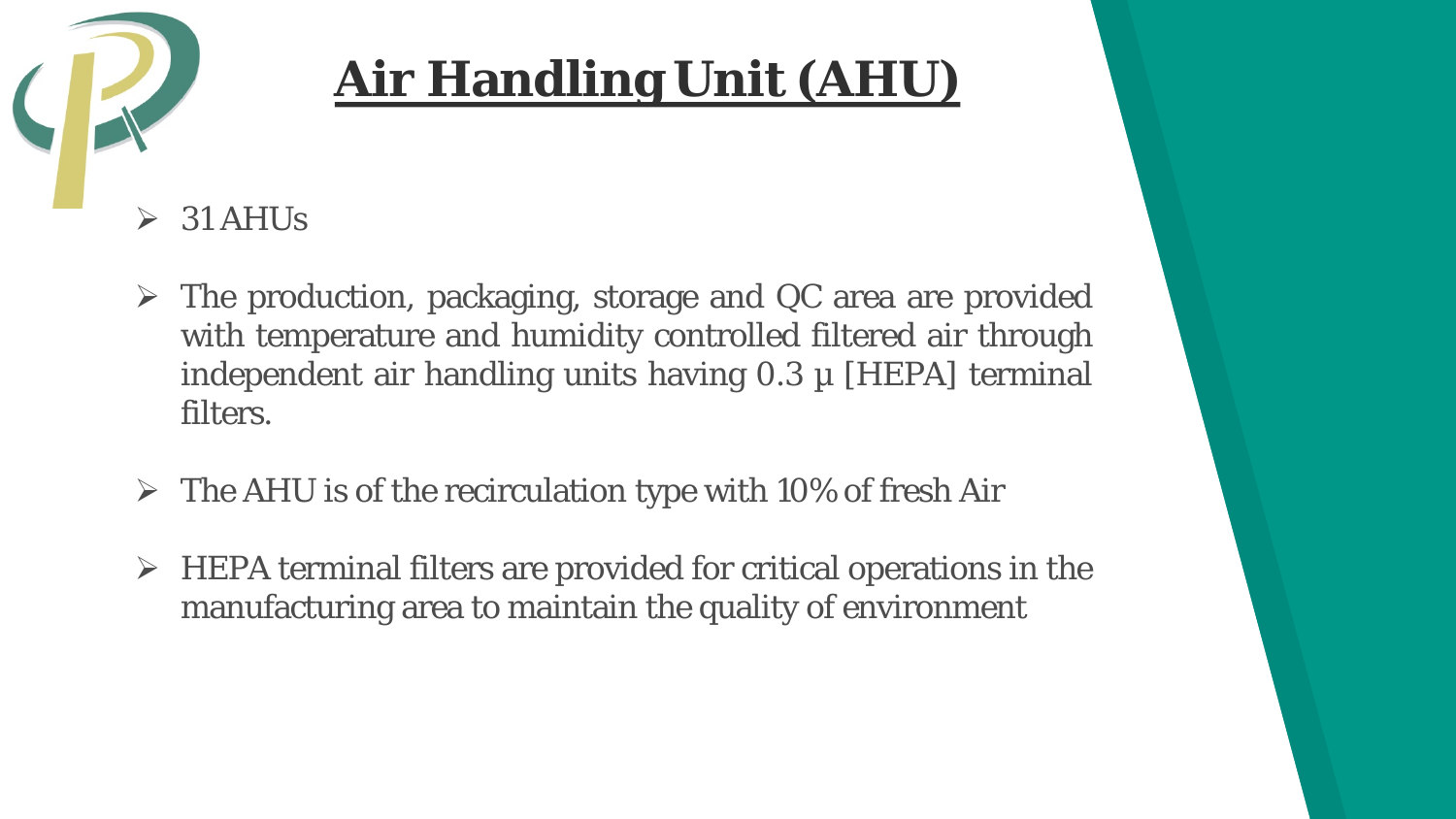

#### **Water Systems**

Generation of purified water by:

- ▸ Reverse Osmosis (RO)
- ▸ Electro-De-Ionisation (EDI)

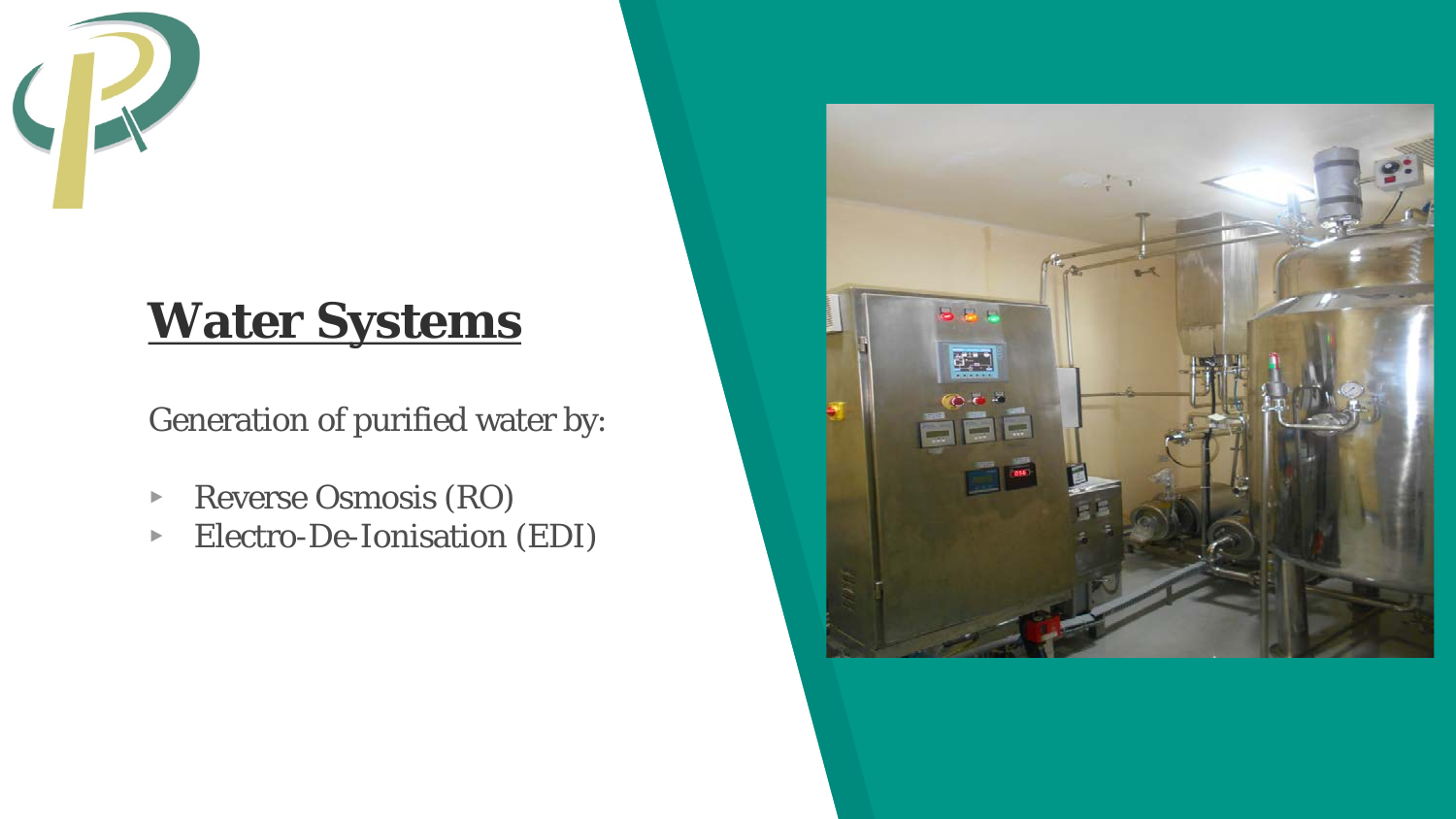

#### **Compressed Air Systems**

- $\triangleright$  Compressed air is non-lubricated
- $\triangleright$  Compressed Air is filtered with 0.01 micron filter before it is supplied to user point.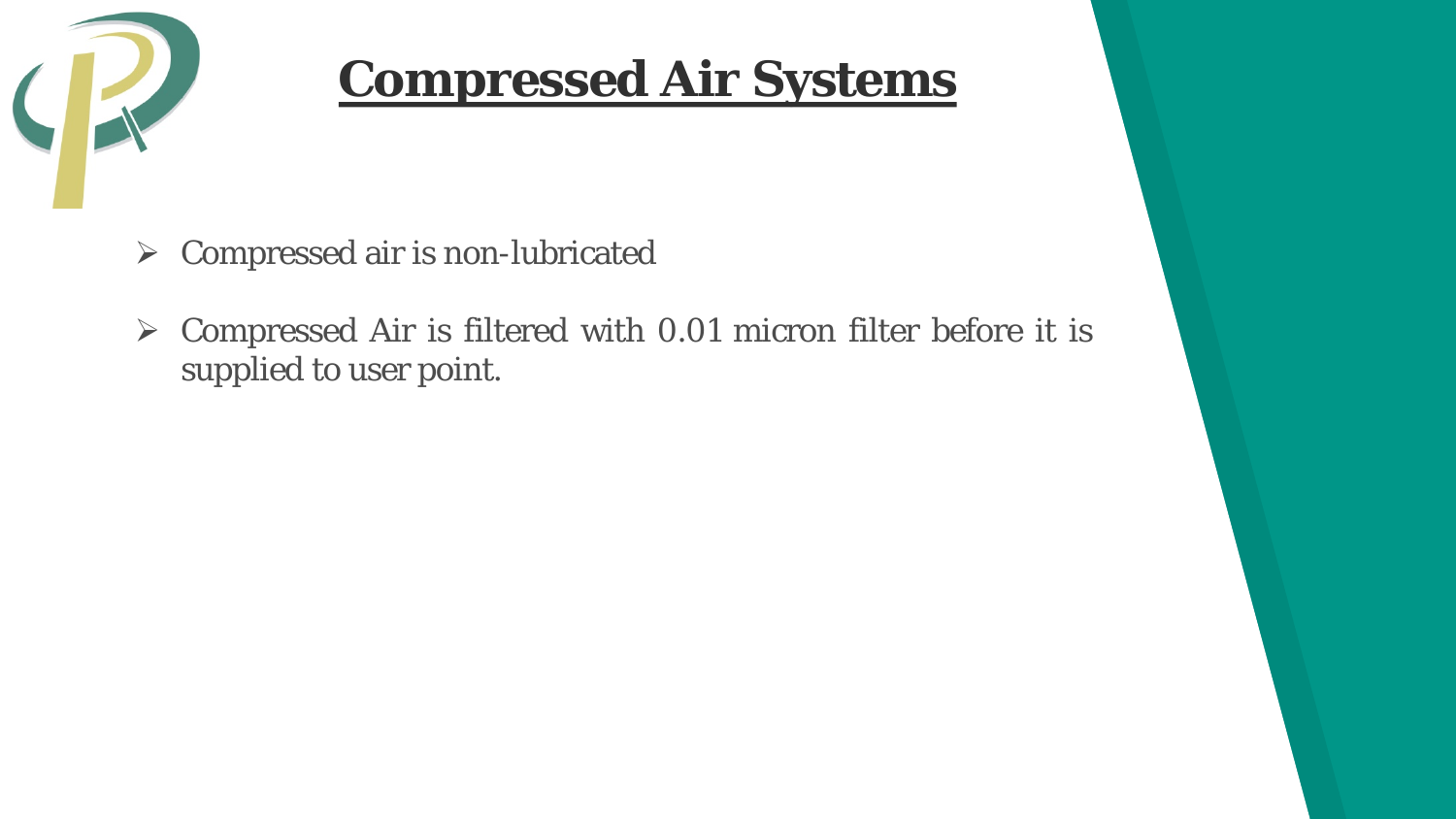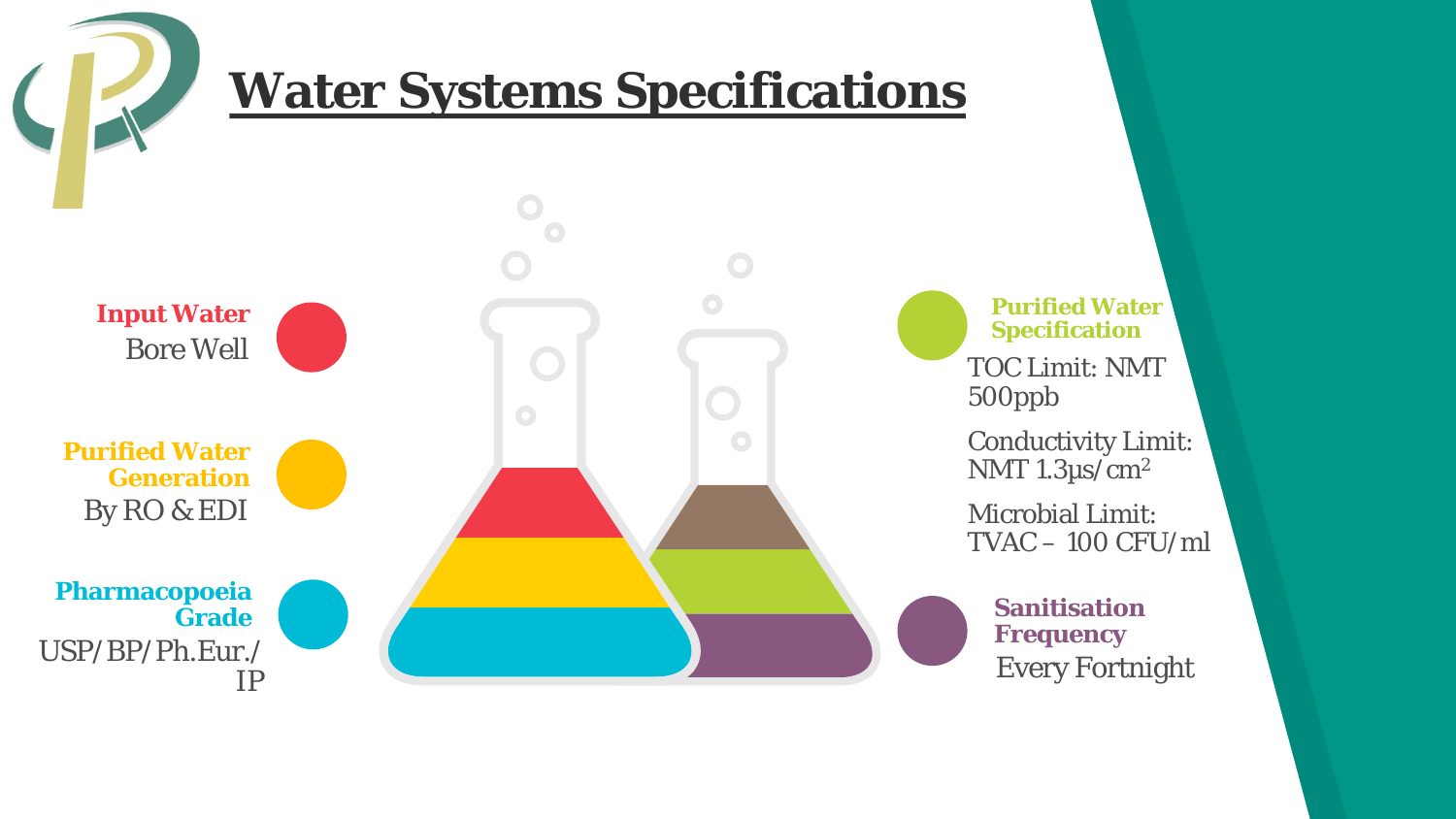

## 6. **Contact Us**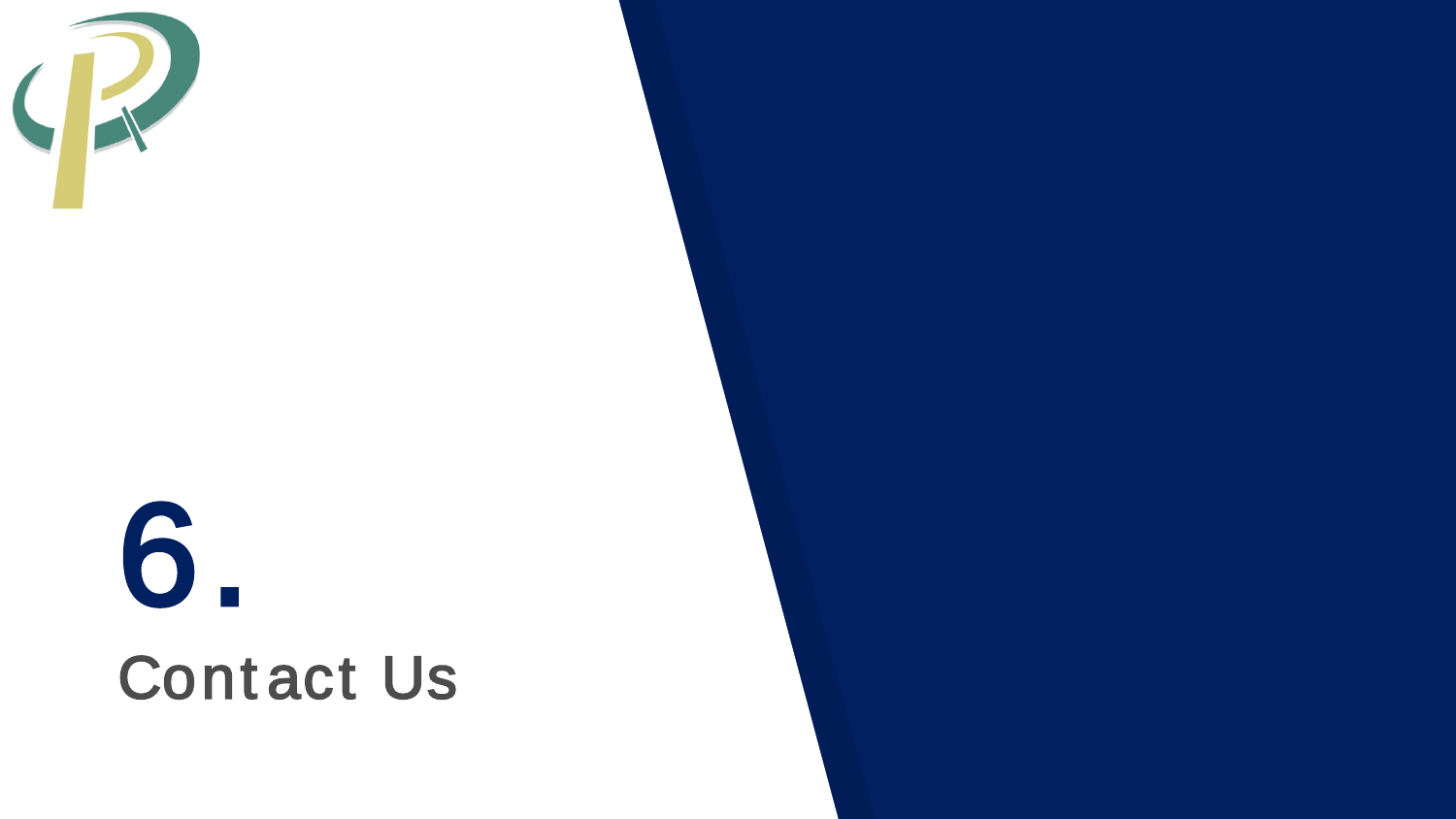

#### **Corporate Office:**

204, Anand Estate, 189 Arthur Road, Chinchpokli, Mumbai – 400011 Tel No: +91-22-23080788

#### **Factory Address:**

No 151/2, Umbre, Khopoli – Pali Road, Taluka – Khalapur, Dist. Raigad, 410203 Tel: +91-2192-277027

#### **Email Id: management3@qualigenspharma.com**